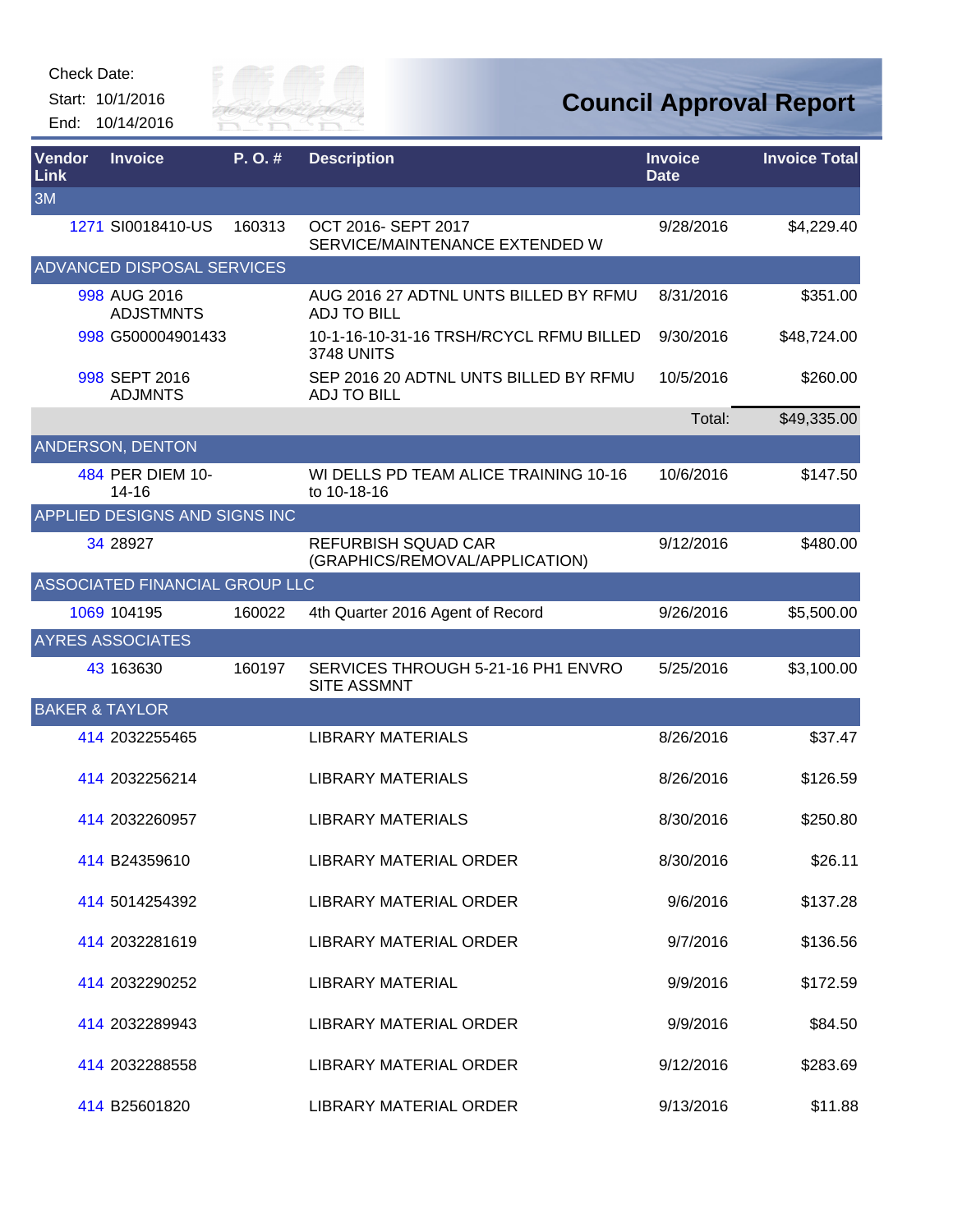Start: 10/1/2016 End: 10/14/2016



| Vendor<br>Link      | <b>Invoice</b>                      | P.O.# | <b>Description</b>                                    | <b>Invoice</b><br><b>Date</b> | <b>Invoice Total</b> |
|---------------------|-------------------------------------|-------|-------------------------------------------------------|-------------------------------|----------------------|
|                     | 414 2032311705                      |       | <b>LIBRARY MATERIALS</b>                              | 9/20/2016                     | \$245.42             |
|                     | 414 2032315285                      |       | <b>LIBRARY MATERIAL ORDER</b>                         | 9/20/2016                     | \$26.46              |
|                     | 414 2032321636                      |       | <b>LIBRARY MATERIAL ORDER</b>                         | 9/23/2016                     | \$167.56             |
|                     | 414 2032324233                      |       | <b>LIBRARY MATERIAL ORDER</b>                         | 9/23/2016                     | \$41.48              |
|                     | 414 2032329943                      |       | LIBRARY MATERIAL ORDER                                | 9/26/2016                     | \$108.53             |
|                     | 414 2032331129                      |       | LIBRARY MATERIAL ORDER                                | 9/27/2016                     | \$649.51             |
|                     | 414 2032331264                      |       | LIBRARY MATERIAL ORDER                                | 9/27/2016                     | \$106.02             |
|                     | 414 2032331273                      |       | LIBRARY MATERIAL ORDER                                | 9/28/2016                     | \$630.15             |
|                     | 414 2032334888                      |       | LIBRARY MATERIAL ORDER                                | 9/28/2016                     | \$336.15             |
|                     |                                     |       |                                                       | Total:                        | \$3,578.75           |
| <b>BAKKE NORMAN</b> |                                     |       |                                                       |                               |                      |
|                     | 1716 55906-04D 9-22 160065<br>$-16$ |       | AUG 2016 PROSECUTION SERVICES                         | 9/22/2016                     | \$1,500.00           |
|                     | <b>BEAR GRAPHICS INC</b>            |       |                                                       |                               |                      |
|                     | 1326 0753443                        |       | <b>NOV 2016 ELLECTION BALLOTS</b>                     | 9/15/2016                     | \$98.22              |
|                     | 1326 0753039                        |       | ABSENTEE BALLOTS SUPPLIES                             | 9/19/2016                     | \$14.84              |
|                     |                                     |       |                                                       | Total:                        | \$113.06             |
|                     | <b>BER-MARK EXCAVATING INC</b>      |       |                                                       |                               |                      |
|                     | 49 6517                             |       | 9-16 TILL/ 9-19 DOZER/ 9-19-16 RETILL SIDE<br>PW SHOP | 9/22/2016                     | \$690.00             |
|                     | <b>BLACK HAWK GARAGE DOOR LLC</b>   |       |                                                       |                               |                      |
|                     | 436 8509                            |       | OVERHEAD GARAGE DOOR MAINTENANCE                      | 9/20/2016                     | \$971.75             |
|                     | 436 8561                            |       | 1 - PD LIFT MASTER BUTTON REMOTE                      | 9/30/2016                     | \$35.00              |
|                     |                                     |       |                                                       | Total:                        | \$1,006.75           |
|                     | <b>CAVENDISH SQUARE PUBLISHING</b>  |       |                                                       |                               |                      |
|                     | 411 3025406                         |       | LIBRARY MATRIAL ORDER                                 | 9/1/2016                      | \$258.38             |
|                     | 411 3025915                         |       | LIBRARY MATERIAL ORDER                                | 9/16/2016                     | \$193.91             |
|                     |                                     |       |                                                       | Total:                        | \$452.29             |
|                     | <b>CENGAGE LEARNING</b>             |       |                                                       |                               |                      |
|                     | 123 58879431                        |       | LIBRARY MATERIAL ORDER                                | 9/8/2016                      | \$272.71             |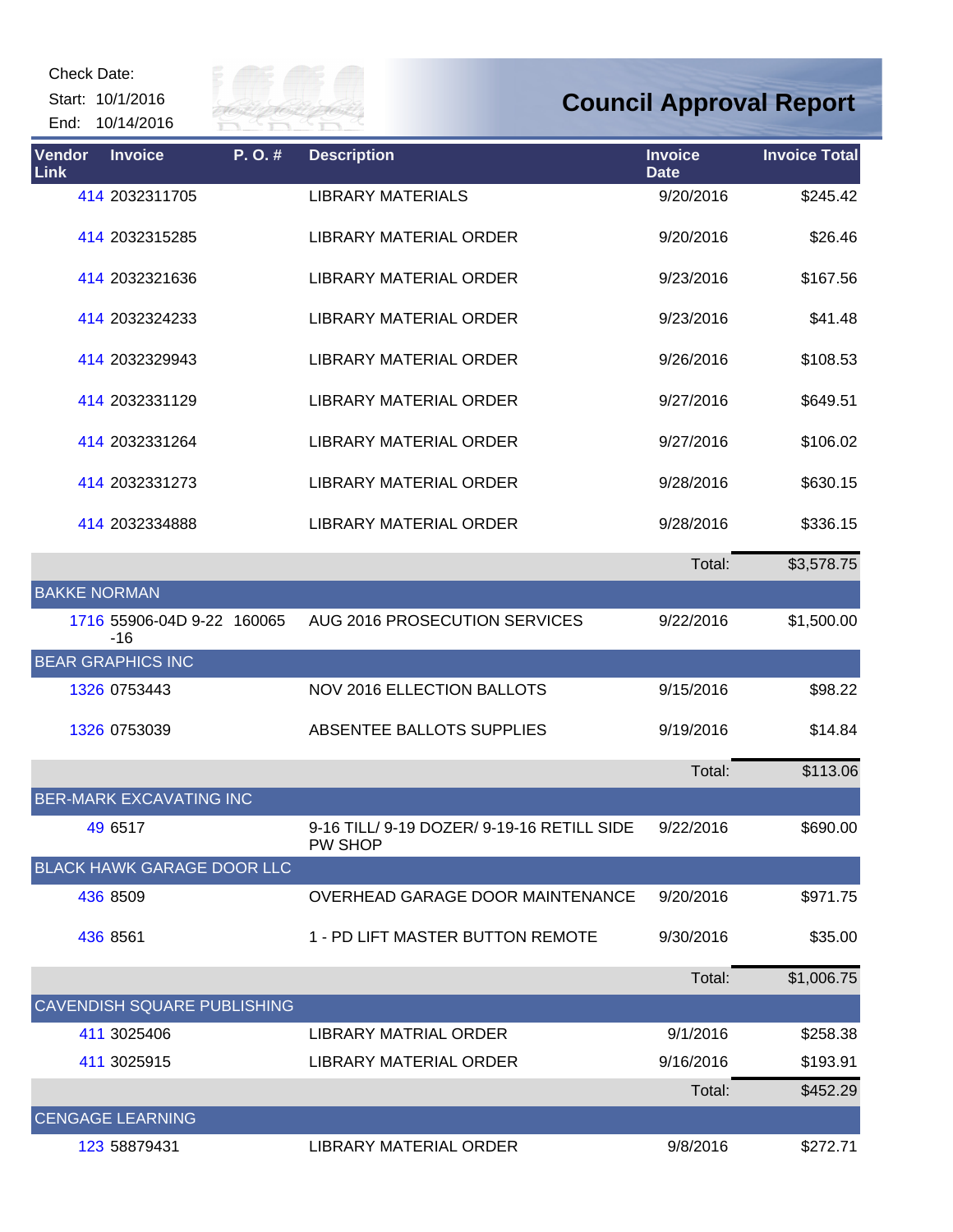| <b>Check Date:</b> |  |
|--------------------|--|
|--------------------|--|

Start: 10/1/2016

End: 10/14/2016



| Vendor<br>Link     | <b>Invoice</b>                      | P.O.#  | <b>Description</b>                                     | <b>Invoice</b><br><b>Date</b> | <b>Invoice Total</b> |
|--------------------|-------------------------------------|--------|--------------------------------------------------------|-------------------------------|----------------------|
|                    | 123 59068488                        |        | LIBRARY MATERIAL ORDER                                 | 9/22/2016                     | \$90.71              |
|                    |                                     |        |                                                        | Total:                        | \$363.42             |
|                    | CENTER POINT INC                    |        |                                                        |                               |                      |
|                    | 412 1404880                         |        | <b>LIBRARY MATERIAL ORDER</b>                          | 9/1/2016                      | \$88.68              |
| <b>CENTURYLINK</b> |                                     |        |                                                        |                               |                      |
|                    | 1796 9-20-16                        |        | Ambulance Local Service from SEP 20 to OCT<br>19       | 9/20/2016                     | \$33.30              |
|                    | <b>CIGNA CORPORTATION</b>           |        |                                                        |                               |                      |
|                    | 1901 SEPT 2016                      |        | SEPT 2016 LIFE/AD&D/LTD                                | 9/1/2016                      | \$4,138.57           |
| <b>CROOK, JEFF</b> |                                     |        |                                                        |                               |                      |
|                    | 82 2016 SAFETY<br><b>FOOTWEAR</b>   |        | 2016 SAFETY FOOTWEAR<br><b>REIMBURSEMENT</b>           | 9/27/2016                     | \$150.00             |
|                    | <b>DAIKIN APPLIED AMERICAS INC.</b> |        |                                                        |                               |                      |
|                    | 2431 3112021                        |        | CITY HALL CHILLED WATER SYSTEM<br><b>CHECK</b>         | 9/26/2016                     | \$387.50             |
|                    | DARRELL'S SEPTIC SERVICE INC        |        |                                                        |                               |                      |
|                    | 85 24038                            | 160081 | SEPT 2016 PORTA POTTY RENTAL                           | 9/30/2016                     | \$494.38             |
|                    | <b>DAVID E WILKENS INC</b>          |        |                                                        |                               |                      |
|                    | 160 116028                          |        | 9-14-16 TOWING TOYOTA PRIUS W CEDAR<br>ST              | 9/14/2016                     | \$100.00             |
|                    | 160 533997                          |        | 9-16-16 CADILLAC DEVILLE TOWED<br><b>HERITAGE PARK</b> | 9/16/2016                     | \$100.00             |
|                    | 160 533996                          |        | 9-16-16 TOWING FORD CROWN VIC<br><b>HERITAGE PARK</b>  | 9/16/2016                     | \$100.00             |
|                    | 160 116037                          |        | 9-17-16 TOWING FORD MUSTANG UNION<br>ST/MAIN ST        | 9/17/2016                     | \$100.00             |
|                    | 160 117955                          |        | 9-23-16 TOWING DODGE PICK UP FROM<br><b>HUDSON</b>     | 9/23/2016                     | \$235.00             |
|                    |                                     |        |                                                        | Total:                        | \$635.00             |
| <b>EBSCO</b>       |                                     |        |                                                        |                               |                      |
|                    | 853 0064310                         |        | LIBRARY MATERIAL ORDER                                 | 9/13/2016                     | \$63.93              |
|                    | <b>EMERGENCY APPARATUS MAINT</b>    |        |                                                        |                               |                      |
|                    | 1165 88456                          |        | LADDER#1 PUMP TEST 8-2-16                              | 9/22/2016                     | \$419.58             |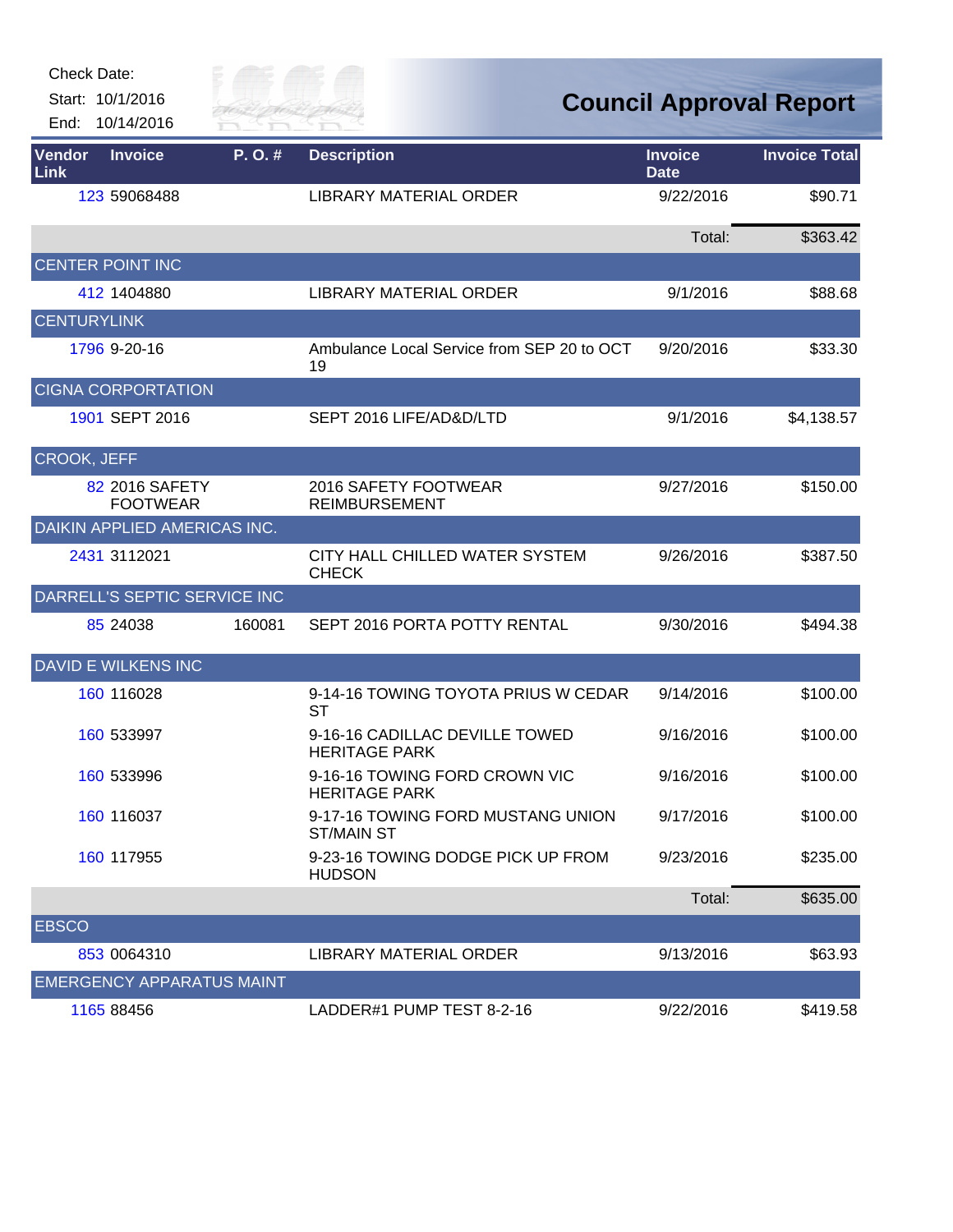Start: 10/1/2016 End: 10/14/2016



| Vendor<br>Link | <b>Invoice</b>                         | P.O.#  | <b>Description</b>                                | <b>Invoice</b><br><b>Date</b> | <b>Invoice Total</b> |
|----------------|----------------------------------------|--------|---------------------------------------------------|-------------------------------|----------------------|
|                | EO JOHNSON CO INC                      |        |                                                   |                               |                      |
|                | 98 100320560                           |        | PD CANON 9-25 to 10-24-16 BASE CHARGE             | 9/6/2016                      | \$105.00             |
|                | 98 1937872                             |        | <b>SEPT &amp; OCT PAYMENT</b>                     | 9/16/2016                     | \$219.04             |
|                | 98 CNIN873758                          |        | PD LANIER COPIER 6-19 to 9-18-16                  | 9/26/2016                     | \$155.60             |
|                |                                        |        |                                                   | Total:                        | \$479.64             |
|                | <b>EXPRESS PERSONNEL SERVICES</b>      |        |                                                   |                               |                      |
|                | 109 17859640-9                         | 160137 | SEPT 2016 SEASONAL SUMMER LABOR                   | 9/20/2016                     | \$671.60             |
|                | 109 17859641-7                         | 160137 | SEPT 2016 SEASONAL SUMMER LABOR                   | 9/20/2016                     | \$671.60             |
|                | 109 17895679-3                         | 160137 | SEPT SEASONAL SUMMER LABOR 2016                   | 9/28/2016                     | \$537.28             |
|                |                                        |        |                                                   | Total:                        | \$1,880.48           |
|                | <b>FANTASY CORRAL</b>                  |        |                                                   |                               |                      |
|                | 2015 09/26/16                          |        | DEC 5 REINDEER/SANTA DISPLAY                      | 9/26/2016                     | \$300.00             |
|                | FIRST NATIONAL BANK OF RIVER FALLS INC |        |                                                   |                               |                      |
|                | 115 126160 10-14-<br>16                |        | 2015 FIRE TRUCK LOAN PAYMENT DUE 10-<br>$15 - 16$ | 10/6/2016                     | \$36,913.70          |
|                | 115 123163 10-14-<br>16                |        | REFI 2007A LOAN PAYMENT DUE 10-15-2016            | 10/6/2016                     | \$133,631.85         |
|                |                                        |        |                                                   | Total:                        | \$170,545.55         |
|                | <b>HEALTH PARTNERS</b>                 |        |                                                   |                               |                      |
|                | 356 OCT 2016                           |        | OCTOBER 2016 HEALTH & DENTAL                      | 9/12/2016                     | \$149,398.43         |
|                | <b>HELMER PRINTING INC</b>             |        |                                                   |                               |                      |
|                | 136 163265                             |        | CITY #9 WINDOW ENVELOPES                          | 9/26/2016                     | \$134.40             |
|                | <b>HOLIDAY STATIONSTORE</b>            |        |                                                   |                               |                      |
|                | 140 4N80ZFXHZQ 9<br>$-26-16$           |        | <b>RESTITUTION FROM A HALE</b><br>CIT#4N80ZFXHZQ  | 9/26/2016                     | \$0.89               |
|                | <b>HUB 70 DESIGN &amp; PRINT</b>       |        |                                                   |                               |                      |
|                | 2139 12250                             |        | <b>EXHIBIT COPIES</b>                             | 9/6/2016                      | \$38.82              |
|                | <b>HUEBSCH LAUNDRY COMPANY</b>         |        |                                                   |                               |                      |
|                | 146 3726970                            |        | 9/7 MAT SERVICE                                   | 9/7/2016                      | \$69.87              |
|                | 146 3726972                            |        |                                                   | 9/7/2016                      | \$58.23              |
|                | 146 3730886                            | 160294 | 9-14-16 HUEBSCH WATER UNIFORMS                    | 9/14/2016                     | \$39.13              |
|                | 146 3739132                            |        | PW BUILDING CART/MAT RENTALS                      | 9/28/2016                     | \$35.15              |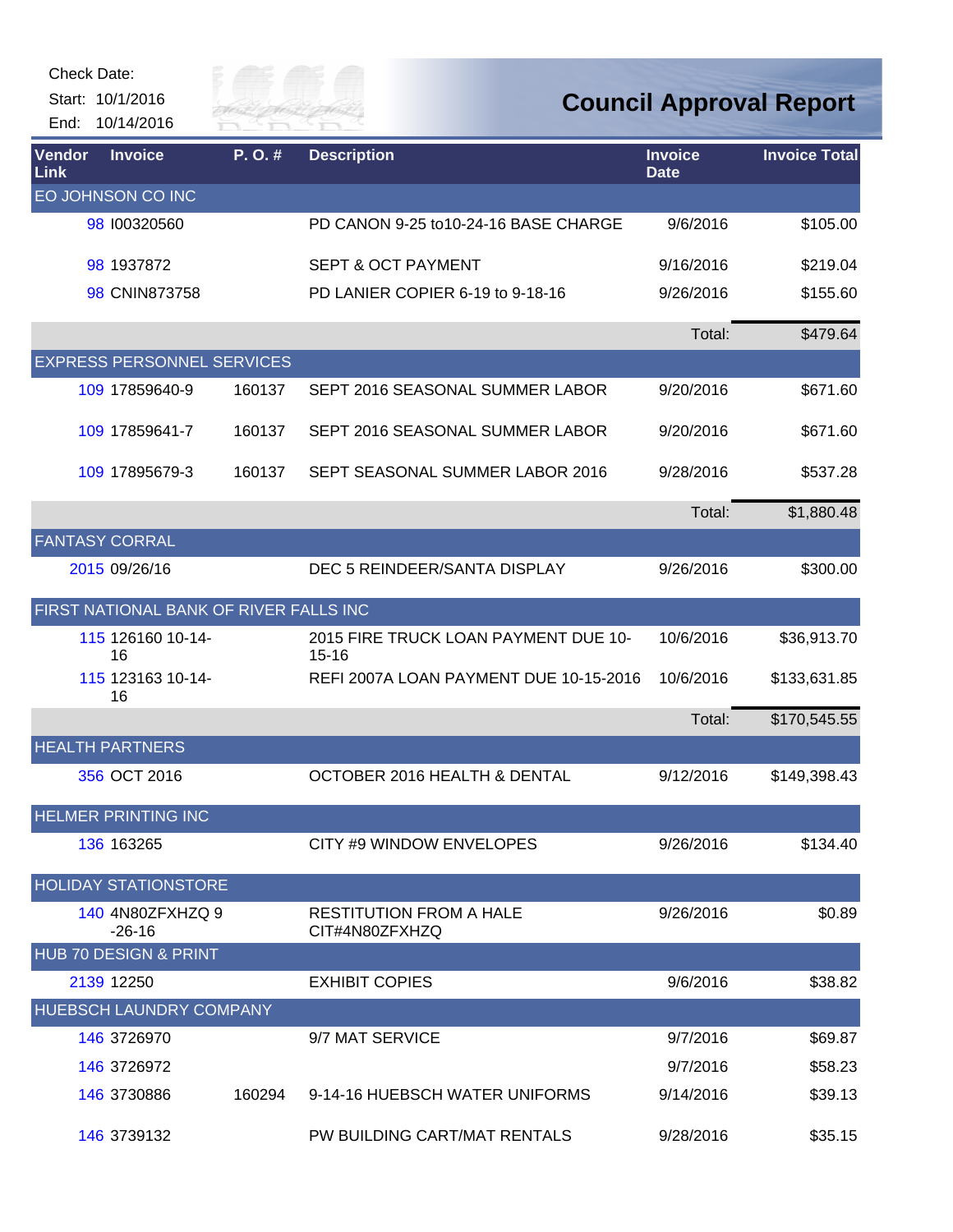Start: 10/1/2016

End: 10/14/2016



| <b>Vendor</b><br>Link | <b>Invoice</b>            | P.O.#  | <b>Description</b>                                     | <b>Invoice</b><br><b>Date</b> | <b>Invoice Total</b> |
|-----------------------|---------------------------|--------|--------------------------------------------------------|-------------------------------|----------------------|
|                       | 146 3738457               | 160293 | 9-28-16 HUEBSCH ELECTRIC UNIFORMS                      | 9/28/2016                     | \$187.77             |
|                       | 146 3738458               | 160294 | 9-28-16 HUEBSCH WATER UNIFORMS                         | 9/28/2016                     | \$39.13              |
|                       | 146 3738459               | 160298 | 9-28-16 HUEBSCH PW UNIFORMS                            | 9/28/2016                     | \$154.74             |
|                       | 146 3738460               | 160295 | 9-28-16 HUEBSCH WWTP UNIFORMS                          | 9/28/2016                     | \$25.36              |
|                       | 146 3741088               | 160298 | CREDIT FOR N CROES INV#'S3728738-<br>3738459-4687-0887 | 10/5/2016                     | $-$ \$68.64          |
|                       | 146 3742798               | 160298 | 10-5-16 HUEBSCH PW UNIFORMS                            | 10/5/2016                     | \$299.52             |
|                       | 146 3742812               | 160293 | 10-5-16 HUEBSCH ELECTRIC UNIFORMS                      | 10/5/2016                     | \$186.78             |
|                       | 146 3742813               | 160294 | 10-516 HUEBSCH WATER UNIFORMS                          | 10/5/2016                     | \$79.95              |
|                       | 146 3742814               | 160295 | 10-5-16 HUEBSCH WWTP UNIFORMS                          | 10/5/2016                     | \$66.18              |
|                       |                           |        |                                                        | Total:                        | \$1,173.17           |
|                       | HUMANE SOCIETY OF GOODHUE |        |                                                        |                               |                      |
|                       | 737 553                   |        | 1 DOG 1 CAT FOUND                                      | 8/29/2016                     | \$130.00             |
| <b>INFOSEND INC</b>   |                           |        |                                                        |                               |                      |
|                       | 150 111165                | 160050 | PUBIC POWER WEEK Monthly Billing Inserts               | 9/29/2016                     | \$669.12             |

| <b>J&amp;J GIS LLC</b>       |              |                                                          |           |             |
|------------------------------|--------------|----------------------------------------------------------|-----------|-------------|
| 651 SEPT 2016                | 160021       | SEPT 2016 GIS SERVICES 35 HOURS                          | 9/30/2016 | \$1,575.00  |
| JENSEN, PAUL                 |              |                                                          |           |             |
| 1762 PER DIEM 10-<br>14-16   |              | EXCESSIVE DRINKING UW STEVEN'S PT 10-<br>19to 10-20-16   | 10/6/2016 | \$60.50     |
| <b>KWIKTRIP</b>              |              |                                                          |           |             |
| 172 SEPT 2016 GAS            |              | SEPT 2016 GAS BILL                                       | 9/30/2016 | \$7,804.38  |
| <b>LIBERTY MUTUAL</b>        |              |                                                          |           |             |
| 357 10-1-16                  | NSTLMNT 3of7 | LIBERTY INSURANCE PREMIUM<br><b>INSTALLMENT 3 OF 7</b>   | 8/18/2016 | \$40,092.00 |
| LNT UTILITY LLC              |              |                                                          |           |             |
| 1491 1696                    | 160306       | 9-7-16 SANITARY WET WELL CLEANING                        | 9/7/2016  | \$1,475.00  |
| <b>LOFFLER COMPANIES INC</b> |              |                                                          |           |             |
| 182 19444326                 |              | COURT KONICA BASE 9-21-10-21-16                          | 9/26/2016 | \$135.00    |
| 182 19444325                 |              | FIRE SEPT 20 to OCT 21 2016 KONICA BASE<br><b>CHARGE</b> | 9/26/2016 | \$216.00    |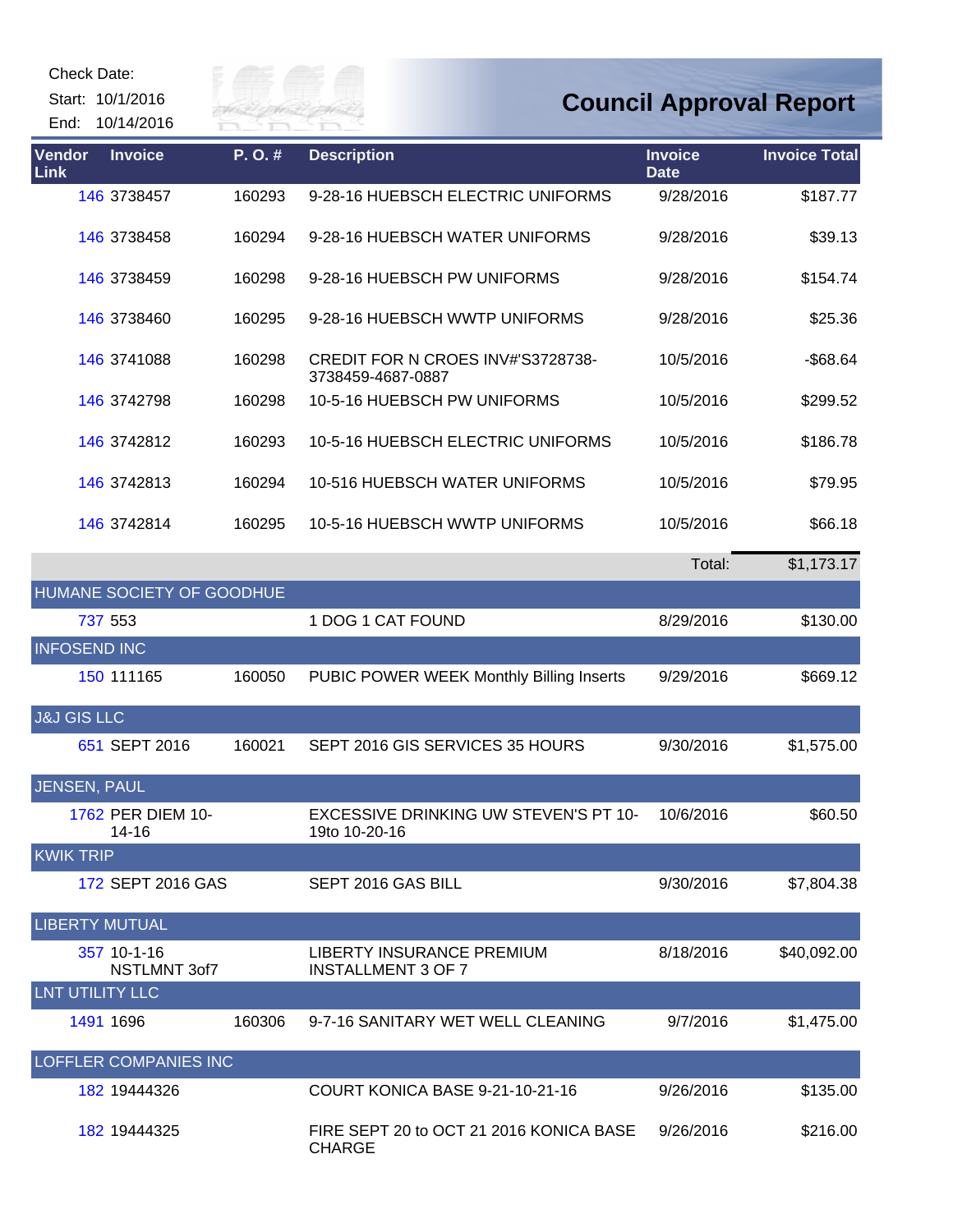Start: 10/1/2016 End: 10/14/2016



| Vendor<br>Link      | <b>Invoice</b>                      | P. O. # | <b>Description</b>                                      | <b>Invoice</b><br><b>Date</b> | <b>Invoice Total</b> |
|---------------------|-------------------------------------|---------|---------------------------------------------------------|-------------------------------|----------------------|
|                     | 182 314301987                       |         | 9-21-10-21-16 BASE/ 8-21-9-20-16 OVRG/<br>CRDT9-23-16   | 9/30/2016                     | \$72.52              |
|                     |                                     |         |                                                         | Total:                        | \$423.52             |
|                     | <b>MAILROOM FINANCE CO</b>          |         |                                                         |                               |                      |
|                     | 845 SEPT 2016                       | 160091  | SEPT 2016 POSTAGE FUNDS                                 | 9/18/2016                     | \$2,000.00           |
| <b>MIDWEST TAPE</b> |                                     |         |                                                         |                               |                      |
|                     | 409 94268930                        |         | <b>LIBRARY MATERIAL ORDER</b>                           | 8/26/2016                     | \$79.98              |
|                     | 409 94300221                        |         | <b>LIBRARY MATERIAL ORDER</b>                           | 9/7/2016                      | \$59.98              |
|                     | 409 94319075                        |         | <b>LIBRARY MATERIAL ORDER</b>                           | 9/13/2016                     | \$154.96             |
|                     | 409 94338986                        |         | <b>LIBRARY MATERIAL ORDER</b>                           | 9/20/2016                     | \$34.99              |
|                     | 409 94353399                        |         | <b>LIBRARY MATERIAL ORDER</b>                           | 9/26/2016                     | \$29.99              |
|                     |                                     |         |                                                         | Total:                        | \$359.90             |
|                     | <b>MILLTOWN PUBLIC LIBRARY</b>      |         |                                                         |                               |                      |
|                     | 2487 9-26-16 RFD<br><b>LST MTRL</b> |         | <b>REFUND LOST MATERIALS</b>                            | 9/26/2016                     | \$14.00              |
|                     | MIRON CONSTRUCTION CO INC           |         |                                                         |                               |                      |
|                     | 2211 162020 PAY#6                   | 160143  | <b>CNSTRCTN SRVCS/TIME/MATERIALS WWTP</b><br>to 9-30-16 | 9/26/2016                     | \$465,369.85         |
|                     | <b>NET TRANSCRIPTS</b>              |         |                                                         |                               |                      |
|                     | 2486 0007835-IN                     |         | MAY 2016 TRANSCRIPTION SERVICES 5-9 to<br>$5 - 12 - 16$ | 5/13/2016                     | \$53.07              |
|                     | 2486 0008064-IN                     |         | MAY TRANSCRIPTION SERVICES 5-15 to 5-<br>$31 - 16$      | 5/31/2016                     | \$223.52             |
|                     | 2486 0008694-IN                     |         | JULY 2016 TRANSCRIPTION SERVICES 7-5<br>to 7-14-16      | 7/15/2016                     | \$265.63             |
|                     | 2486 0008919-IN                     |         | JULY 2016 TRANSCRIPTION SERVICES 7-21<br>to 7-22-16     | 7/31/2016                     | \$108.54             |
|                     | 2486 0009346-IN                     |         | <b>AUG 2016 TRANSCRIPTION SERVICES</b>                  | 8/31/2016                     | \$365.43             |
|                     | 2486 00009604-IN                    |         | SEPT 2016 TRANSCRIPTION SERVICES 9-3<br>to 9-18-16      | 9/18/2016                     | \$384.95             |
|                     |                                     |         |                                                         | Total:                        | \$1,401.14           |
| NICHOLS, JODY       |                                     |         |                                                         |                               |                      |
|                     | 681 PER DIEM 10-7-<br>16            |         | FINANCE/RFMU WIS DELLS MEUW /<br><b>MADISON MUNIS</b>   | 10/6/2016                     | \$81.25              |
|                     | NORTHERN LAKE SERVICE INC           |         |                                                         |                               |                      |
|                     | 200 302874                          |         | 28 SEPT 2016 SAMPLE TESTING                             | 9/28/2016                     | \$60.00              |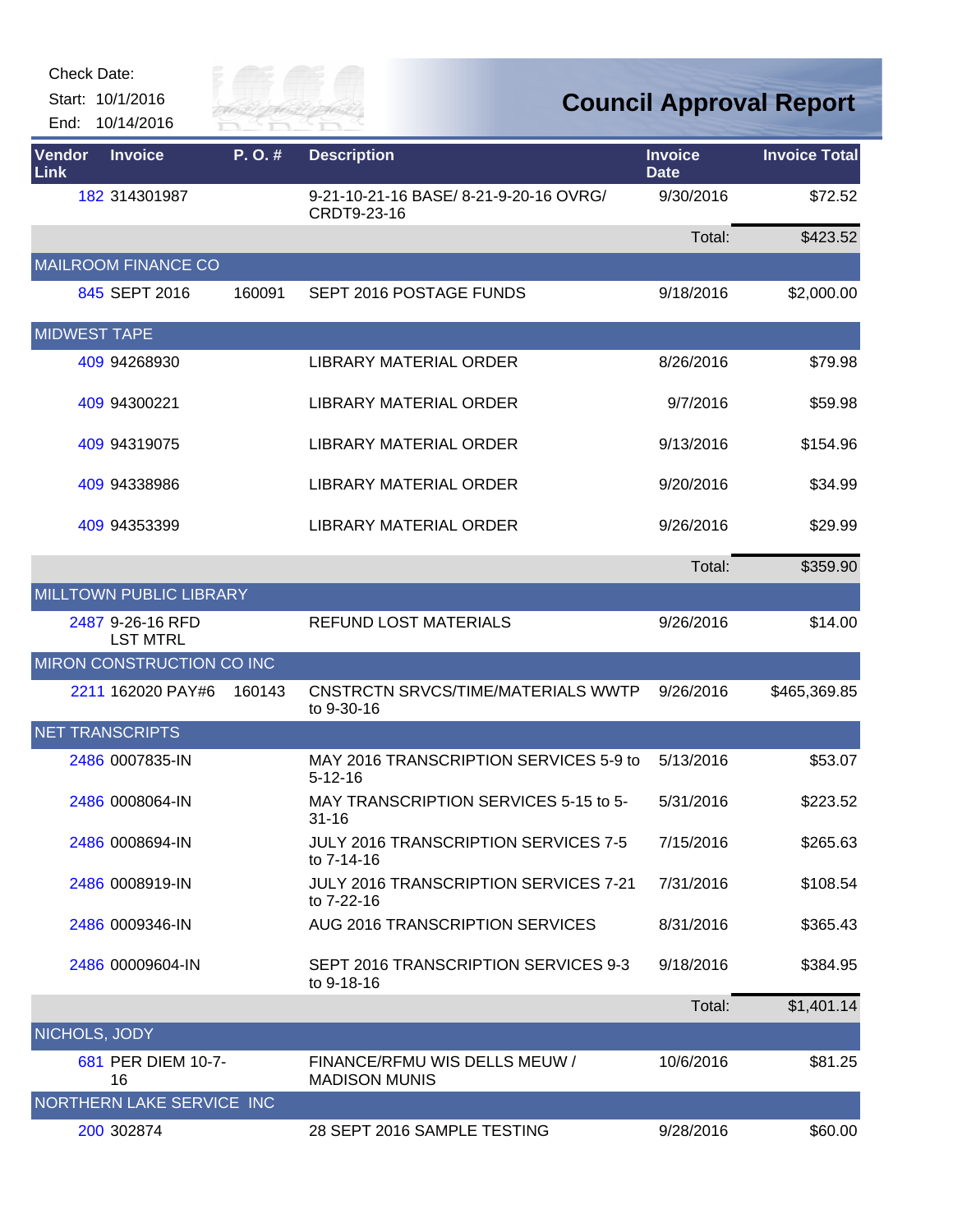Start: 10/1/2016 End: 10/14/2016



| Vendor<br>Link       | <b>Invoice</b>                         | P.O.#  | <b>Description</b>                                              | <b>Invoice</b><br><b>Date</b> | <b>Invoice Total</b> |
|----------------------|----------------------------------------|--------|-----------------------------------------------------------------|-------------------------------|----------------------|
|                      | NORTHERN STATES POWER COMPANY WI       |        |                                                                 |                               |                      |
|                      | 344 516808902                          |        | 8-13 to 9-13-16 AMB UTILITIES PRESCOTT<br><b>BLDG</b>           | 9/15/2016                     | \$252.77             |
|                      | ONE TIME PAY VENDOR                    |        |                                                                 |                               |                      |
|                      | 9999 WHEAP<br>REFUND 7537-<br>13       |        | RFND UNUSED ENRGY ASTNC NO FWD<br>ADRSS 7537-13                 | 8/10/2016                     | \$16.00              |
|                      | 9999 9-23-16 FCS ON<br><b>ENRGY</b>    |        | <b>FOCUS ON ENERGY MATCH OF LIGHTING</b><br><b>FOR BUSINESS</b> | 9/23/2016                     | \$342.00             |
|                      | 9999 EASTGATE<br><b>RACHEL</b>         |        | 9-24-16 PARK SHELTER NOT OPEN WHEN<br>SHE WAS THERE             | 9/24/2016                     | \$30.00              |
|                      | 9999 K GRANT 10-10<br><b>EVENT</b>     |        | CHILDREN'S PROGRAM ANIMAL<br>SONGS/ROMPS                        | 9/27/2016                     | \$75.00              |
|                      |                                        |        |                                                                 | Total:                        | \$463.00             |
|                      | <b>OSCEOLA PUBLIC LIBRARY</b>          |        |                                                                 |                               |                      |
|                      | 1290 944282 9-27-16                    |        | DVD REPLACEMENT THE CORE                                        | 9/27/2016                     | \$5.00               |
|                      | PAYMENT SERVICE NETWORK INC            |        |                                                                 |                               |                      |
|                      | 206 138698                             |        | SEPT PRCSSNG SRVCS INCLUDES CALL<br>FOR ABSENTEE BLTS           | 9/30/2016                     | \$743.10             |
| PAYPAL               |                                        |        |                                                                 |                               |                      |
|                      | 452 OCT FEE 2016                       |        | OCT 2016 MONTHLY FEE                                            | 10/3/2016                     | \$30.00              |
|                      | PUBLIC SERVICE COMMISSION OF WISCONSIN |        |                                                                 |                               |                      |
|                      | 216 RA17-I-05110                       |        | <b>REMAIN 2015-16 ADV GROSS INTRASTATE</b><br>OP REV            | 9/30/2016                     | \$16,107.30          |
|                      | <b>QUALITY BOOKS INC</b>               |        |                                                                 |                               |                      |
|                      | 658 196049                             |        | <b>LIBRARY MATERIAL ORDER</b>                                   | 8/29/2016                     | \$1,151.43           |
|                      | 658 196201                             |        | <b>LIBRARY MATERIAL ORDER</b>                                   | 9/7/2016                      | \$1,662.10           |
|                      | 658 196347                             |        | LIBRARY MATERIAL ORDER                                          | 9/14/2016                     | \$83.52              |
|                      | 658 196397                             |        | <b>LIBRARY MATERIAL ORDER</b>                                   | 9/20/2016                     | \$139.56             |
|                      | 658 196400                             |        | LIBRARY MATERIAL ORDER                                          | 9/20/2016                     | \$177.89             |
|                      |                                        |        |                                                                 | Total:                        | \$3,214.50           |
|                      | <b>RIVER CITY ELECTRIC</b>             |        |                                                                 |                               |                      |
|                      | 1291 9-21-16                           | 160305 | SEPT 2016 ELECTRICAL WORK                                       | 9/21/2016                     | \$2,525.09           |
| <b>ROOF TECH INC</b> |                                        |        |                                                                 |                               |                      |
|                      | 785 15558                              |        | POWER PLANT OFFICE ROOF REPAIR                                  | 9/21/2016                     | \$312.30             |
|                      | 785 1557                               |        | SEPT 2016 FIRE HALL ROOF REPAIRS                                | 9/21/2016                     | \$588.18             |
|                      |                                        |        |                                                                 | Total:                        | \$900.48             |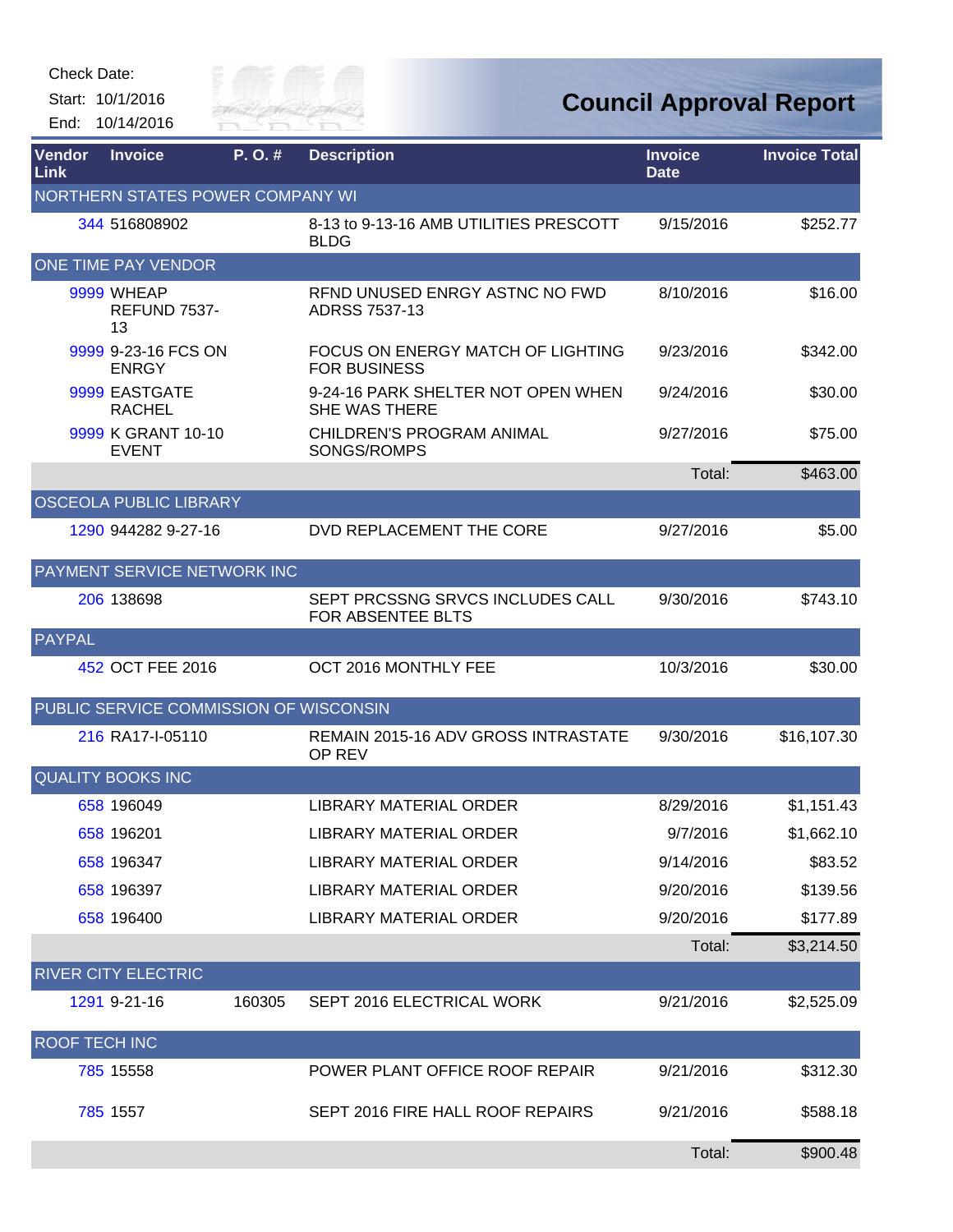| Check Date:     |                                             |                  |                                                           |                               |                                |
|-----------------|---------------------------------------------|------------------|-----------------------------------------------------------|-------------------------------|--------------------------------|
|                 | Start: 10/1/2016                            | City of $\equiv$ |                                                           |                               | <b>Council Approval Report</b> |
|                 | End: 10/14/2016                             | RIVER FAI        |                                                           |                               |                                |
| Vendor<br>Link  | <b>Invoice</b>                              | P.O.#            | <b>Description</b>                                        | <b>Invoice</b><br><b>Date</b> | <b>Invoice Total</b>           |
|                 | RURAL ELECTRIC SUPPLY COOPERATIVE           |                  |                                                           |                               |                                |
|                 | 221 655936-00                               | 160278           | SEPT 2016 INVENTORY / MINOR MATERIALS                     | 9/21/2016                     | \$780.44                       |
| <b>SAVATREE</b> |                                             |                  |                                                           |                               |                                |
|                 | 772 4034497                                 | 160140           | SEPT 2016 Annual Tree Trimming                            | 9/21/2016                     | \$525.00                       |
|                 | 772 4037569                                 | 160140           | 819 W CEDAR RMVL OF TREES ON CITY<br><b>PATHWAY</b>       | 9/23/2016                     | \$2,900.00                     |
|                 |                                             |                  |                                                           | Total:                        | \$3,425.00                     |
|                 | <b>SCHINDLER ELEVATOR CORP</b>              |                  |                                                           |                               |                                |
|                 | 444 8104352567                              |                  | 09/1/16-11/3016 QRT PREV MAINT LIBRARY                    | 9/1/2016                      | \$754.83                       |
|                 | SCHOLASTIC LIBRARY PUBLISHING INC           |                  |                                                           |                               |                                |
|                 | 239 13687908                                |                  | <b>LIBRARY MATERIAL ORDER</b>                             | 8/26/2016                     | \$138.55                       |
|                 | 239 13706078                                |                  | <b>LIBRARY MATERIAL ORDER</b>                             | 8/30/2016                     | \$51.00                        |
|                 |                                             |                  |                                                           | Total:                        | \$189.55                       |
|                 | SHORT ELLIOTT HENDRICKSON INC               |                  |                                                           |                               |                                |
|                 | 244 320538                                  | 160303           | THROUGH 8-31-2016 Utility Study Kilkarney<br><b>Hills</b> | 9/13/2016                     | \$3,279.91                     |
|                 | SHRED-IT US HOLDCO, INC                     |                  |                                                           |                               |                                |
|                 | 2439 8120919838                             | 160030           | 9-1-16 Shredding at City Hall                             | 9/22/2016                     | \$45.80                        |
|                 | SIVERLING, WAYNE                            |                  |                                                           |                               |                                |
|                 | 1074 PER DIEM 10-7-<br>16                   |                  | MEUW 2016 MGMT TRAINING 10-12 to 10-13-<br>16             | 9/23/2016                     | \$73.50                        |
|                 | SOUTH FORK CAFE INC                         |                  |                                                           |                               |                                |
|                 | 250 2430                                    |                  | 9-20-16 DISCONNECT DAY LUNCH                              | 9/20/2016                     | \$106.20                       |
|                 | 250 2438                                    |                  | BREAKING THE CYCLE EVENT                                  | 9/22/2016                     | \$295.00                       |
|                 |                                             |                  |                                                           | Total:                        | \$401.20                       |
|                 | <b>ST CROIX VALLEY HABITAT FOR HUMANITY</b> |                  |                                                           |                               |                                |
|                 | 1532 4N80ZDPGJ4 9-<br>26-16                 |                  | <b>RESTITUTION FROM E PRICE</b><br>CIT#4N80ZDPGJ4         | 9/26/2016                     | \$850.00                       |
|                 | ST CROIX VALLEY NATURAL GAS CO              |                  |                                                           |                               |                                |
|                 | 255 SEPT 2016                               |                  | SEPT 2016 CITY GAS BILLS                                  | 10/3/2016                     | \$957.98                       |
|                 | <b>ST CROIX VALLEY TITLE</b>                |                  |                                                           |                               |                                |
|                 | 491 166823                                  |                  | TITLE REPORT 1300 S MAIN ST                               | 9/20/2016                     | \$200.00                       |
|                 | STATE OF WI - DEPT OF TRANSPORTATION        |                  |                                                           |                               |                                |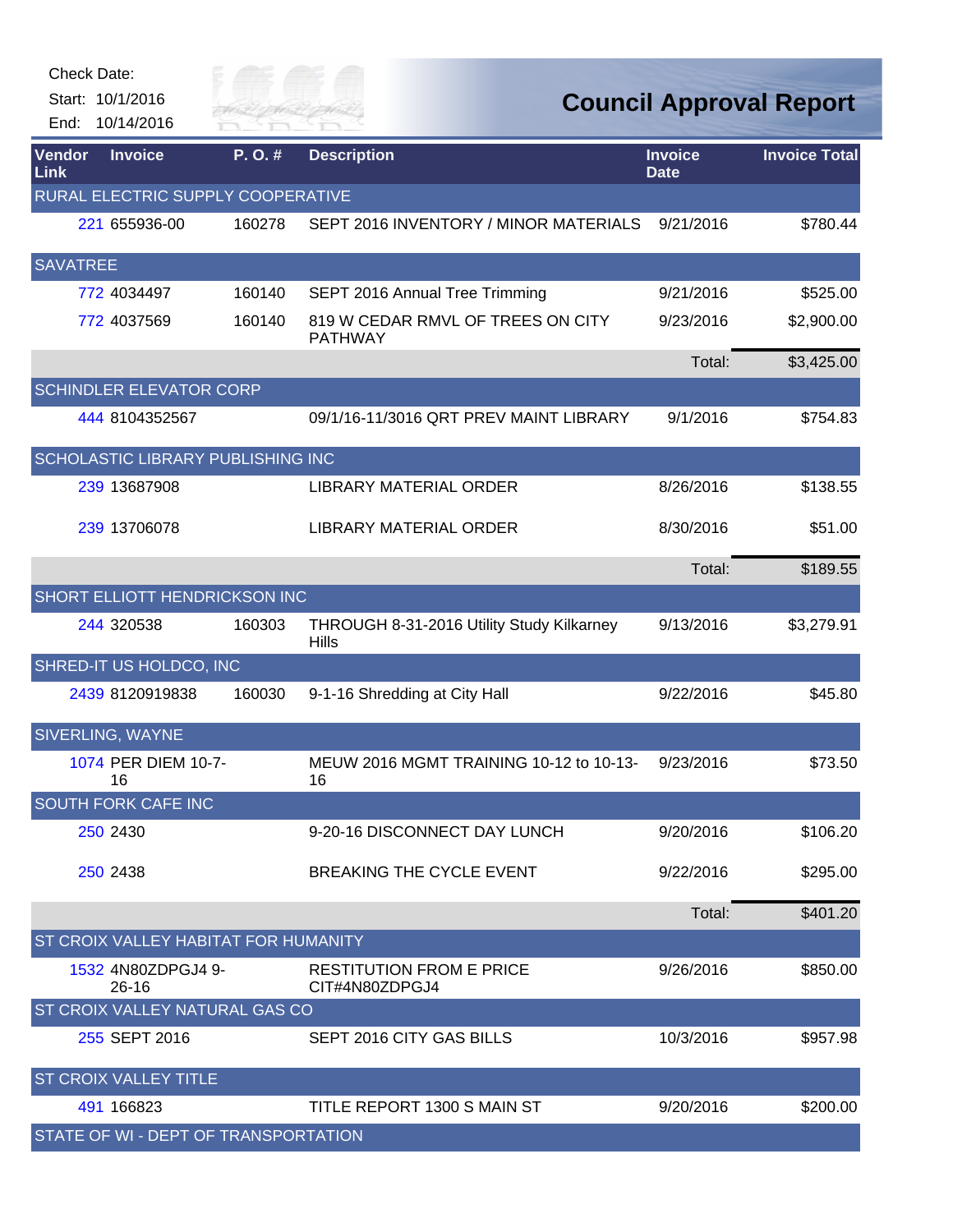Start: 10/1/2016 End: 10/14/2016



| Vendor<br>Link     | <b>Invoice</b>                    | P.O.#  | <b>Description</b>                                       | <b>Invoice</b><br><b>Date</b> | <b>Invoice Total</b> |
|--------------------|-----------------------------------|--------|----------------------------------------------------------|-------------------------------|----------------------|
|                    | 318 395-<br>0000000002            |        | JULY 2016 INSTRUCTION/DEVT                               | 7/29/2016                     | \$590.00             |
|                    | 318 2016-265095                   |        | 2016 BADGERTRACS USER CONF REG FEE<br><b>M KENNETT</b>   | 10/5/2016                     | \$35.00              |
|                    | 318 2016265102                    |        | 2016 BADGERTRACS USER CONF REG FEE<br>P JENSEN           | 10/5/2016                     | \$35.00              |
|                    |                                   |        |                                                          | Total:                        | \$660.00             |
|                    | <b>STEVENS ENGINEERS</b>          |        |                                                          |                               |                      |
|                    | 791 10722                         | 160141 | 8-21 to 9-17-16 Unvrsty Falls to Fmly Frsh Trl           | 9/23/2016                     | \$6,624.00           |
| <b>STREICHER'S</b> |                                   |        |                                                          |                               |                      |
|                    | 736 11223387                      |        | AUG 2016 PD RANGE SUPPLIES                               | 8/18/2016                     | \$154.94             |
|                    | STUART C IRBY TOOL AND SAFETY     |        |                                                          |                               |                      |
|                    | 156 S009811356.00 160291<br>1     |        | SEPT 2016 ELECTRIC INVENTORY                             | 9/19/2016                     | \$1,792.00           |
|                    | <b>SWENSON, WILLIAM</b>           |        |                                                          |                               |                      |
|                    | 264 PER DIEM 10-7-<br>16          |        | WWOA ANNUAL CONFERENCE LA CROSSE,<br>WI                  | 10/4/2016                     | \$210.58             |
|                    | <b>TITAN ENERGY SYSTEMS</b>       |        |                                                          |                               |                      |
|                    | 2011 160920-024                   |        | <b>ALARM BACK UP GENERATOR</b><br><b>MAINTENANCE</b>     | 9/26/2016                     | \$203.25             |
|                    | <b>TREADMILL EMBROIDERY</b>       |        |                                                          |                               |                      |
|                    | 271 9-29-16                       |        | 5 JACKETS WTR/1 KEN THILL / 1 TAMARRA<br><b>JAWORSKI</b> | 9/26/2016                     | \$420.00             |
|                    |                                   |        | TRI-COUNTY LAW ENFORCEMENT ASSOCIATION INC               |                               |                      |
|                    | 2051 2016 ANNUAL<br><b>DUES</b>   |        | 2016 ANNUAL DUES                                         | 9/1/2016                      | \$75.00              |
|                    | USIC LOCATING SERVICES LLC        |        |                                                          |                               |                      |
|                    | 286 201165                        | 160125 | SEPT 2016 MONTHLY LOCATES                                | 9/30/2016                     | \$4,675.93           |
|                    | <b>VERSA VEND VENDING</b>         |        |                                                          |                               |                      |
|                    | 1205 2114:012963                  |        | SEPT 2016 COFFEE PD                                      | 9/2/2016                      | \$108.00             |
|                    | 1205 2114:012367                  |        | SEPT 2016 COFFEE FOR PD                                  | 9/21/2016                     | \$54.00              |
|                    |                                   |        |                                                          | Total:                        | \$162.00             |
|                    | <b>VIKING ELECTRIC SUPPLY INC</b> |        |                                                          |                               |                      |
|                    | 750 1625873                       |        | <b>LIBRARY LIGHTING</b>                                  | 7/21/2016                     | \$86.48              |
|                    | 750 1674075                       |        | <b>LIBRARY LIGHTING</b>                                  | 8/5/2016                      | \$35.40              |
|                    | 750 CM 719458                     |        | <b>CREDIT MEMO LIBRARY LIGHTING</b><br>INV#1674075       | 8/9/2016                      | $-$ \$35.40          |